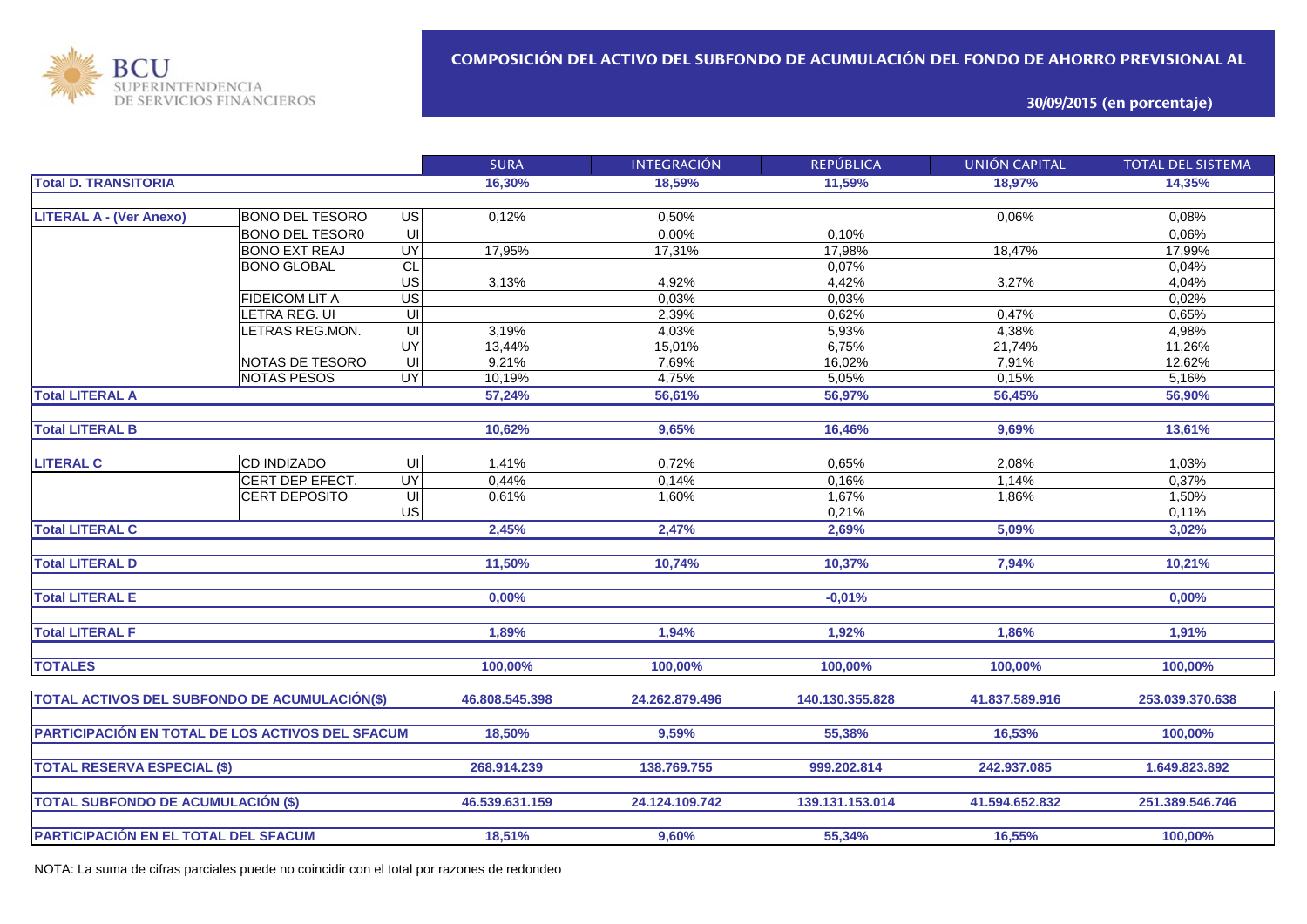# **A N E X O**

#### **MAYOR O IGUAL AL 2% DEL SUBFONDO DE ACUMULACIÓN** *30/09/15* **DETALLE DE LOS INSTRUMENTOS QUE COMPONEN EL LITERAL A CON PARTICIPACIÓN**

| COMPOSICIÓN LITERAL 'A'                             |                             |    |        |                                   |
|-----------------------------------------------------|-----------------------------|----|--------|-----------------------------------|
| TIPO DE INSTRUMENTO                                 | <b>INSTRUMENTO</b>          |    |        | MONEDA % S/ACT FAP TOT. SISTEMA % |
| <b>BONOS DEL TESORO (BT - BL)</b>                   | <b>INSTRUMENTOS VARIOS</b>  | UI | 0.06%  |                                   |
|                                                     | <b>INSTRUMENTOS VARIOS</b>  | US | 0,08%  |                                   |
|                                                     | <b>SUB TOTAL</b>            |    |        | 0,13%                             |
| <b>BONOS EXTERNOS REAJUSTABLES (BEUY)</b>           | BEUY 00060 R270405EUYF      | UY | 3,60%  |                                   |
|                                                     | BEUY 00060 R300710EUYF      | UY | 7,20%  |                                   |
|                                                     | BEUY 00060 R370626EUYF      | UY | 3,89%  |                                   |
|                                                     | <b>INSTRUMENTOS VARIOS</b>  | UY | 3,30%  |                                   |
|                                                     | <b>SUB TOTAL</b>            |    |        | 17,99%                            |
| <b>BONOS GLOBALES (BE)</b>                          | <b>INSTRUMENTOS VARIOS</b>  | CL | 0.04%  |                                   |
|                                                     | <b>INSTRUMENTOS VARIOS</b>  | US | 4,04%  |                                   |
|                                                     | <b>SUB TOTAL</b>            |    |        | 4,08%                             |
| <b>FIDEICOMISOS FINANCIEROS (FA)</b>                | <b>INSTRUMENTOS VARIOS</b>  | US | 0,02%  |                                   |
|                                                     | <b>SUB TOTAL</b>            |    |        | 0,02%                             |
| LETRAS DE REGULACIÓN MONETARIA CUPÓN 0 (LRM Y LRUI) | <b>INSTRUMENTOS VARIOS</b>  | UI | 0,65%  |                                   |
|                                                     | <b>INSTRUMENTOS VARIOS</b>  | UY | 11,26% |                                   |
|                                                     | <b>SUB TOTAL</b>            |    |        | 11,91%                            |
| LETRAS DE REGULACIÓN MONETARIA (LBUI)               | <b>INSTRUMENTOS VARIOS</b>  | U  | 4.98%  |                                   |
|                                                     | <b>SUB TOTAL</b>            |    |        | 4,98%                             |
| <b>NOTAS DEL TESORO (NAUI)</b>                      | NAUI 0006000016EUIF20190127 | UI | 4,80%  |                                   |
|                                                     | <b>INSTRUMENTOS VARIOS</b>  | UI | 7,82%  |                                   |
|                                                     | <b>SUB TOTAL</b>            |    |        | 12,62%                            |
| <b>NOTAS PESOS</b>                                  | NA 0006000008EUYF20200729   | UY | 3,46%  |                                   |
|                                                     | <b>INSTRUMENTOS VARIOS</b>  | UY | 1,71%  |                                   |
|                                                     | <b>SUB TOTAL</b>            |    |        | 5,16%                             |
| <b>TOTAL INSTRUMENTOS LITERAL 'A'</b>               |                             |    | 56.90% | 56,90%                            |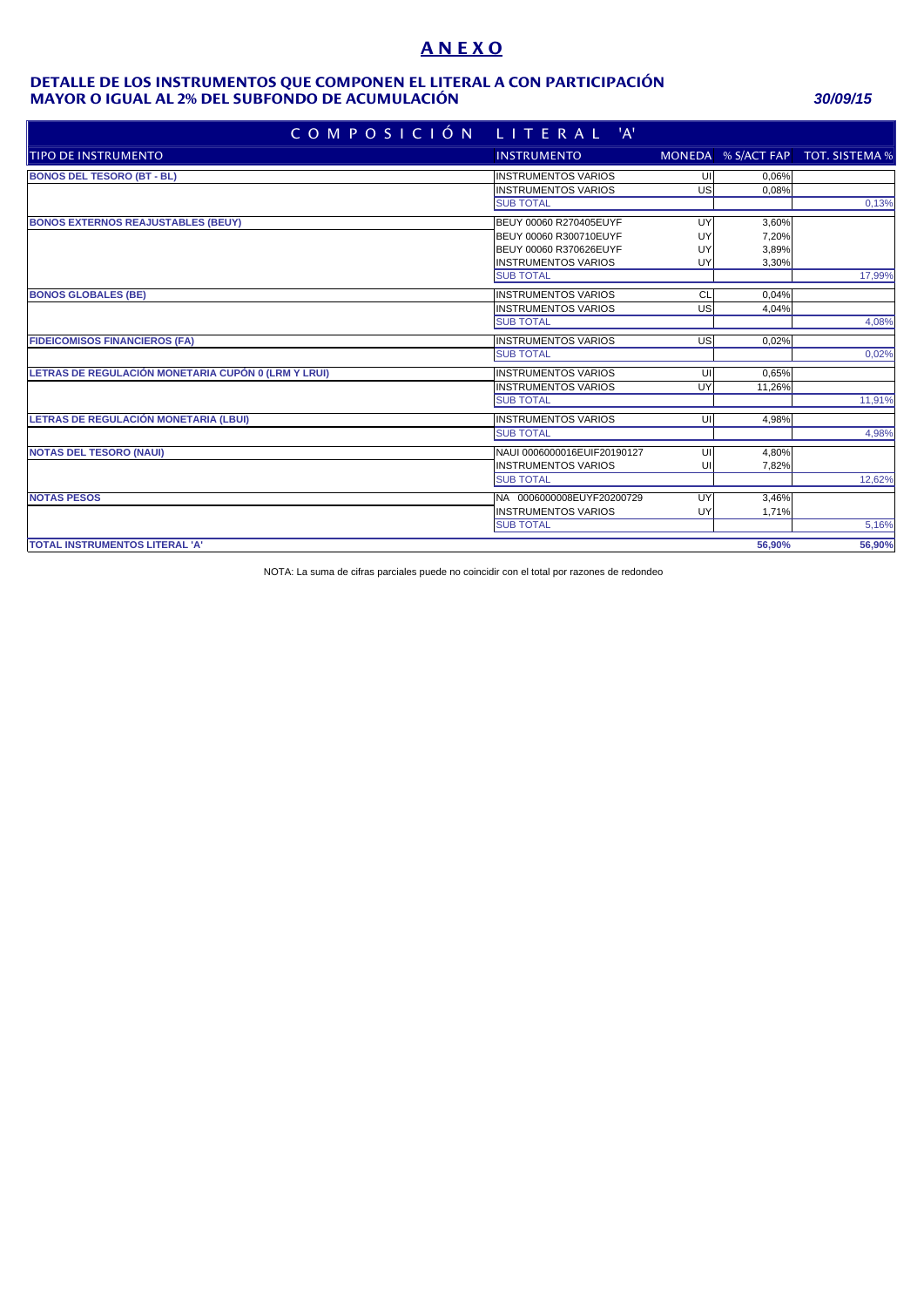

### **COMPOSICIÓN DEL ACTIVO DEL SUBFONDO DE RETIRO DEL FONDO DE AHORRO PREVISIONAL AL**

**30/09/2015 (en porcentaje)**

|                                                        |                        |                         | <b>SURA</b>   | <b>INTEGRACIÓN</b> | <b>REPÚBLICA</b> | UNIÓN CAPITAL | <b>TOTAL DEL SISTEMA</b> |
|--------------------------------------------------------|------------------------|-------------------------|---------------|--------------------|------------------|---------------|--------------------------|
| <b>Total D. TRANSITORIA</b>                            |                        |                         | 9,86%         | 13,98%             | 12,58%           | 14,21%        | 12,50%                   |
|                                                        |                        |                         |               |                    |                  |               |                          |
| <b>LITERAL G - (Ver Anexo)</b>                         | IBONO DEL TESORO       | US                      |               | 0.61%              |                  |               | 0.04%                    |
|                                                        | <b>BONO DEL TESOR0</b> | UII                     | 0.61%         |                    |                  | 1,13%         | 0,27%                    |
|                                                        | <b>BONO EXT REAJ</b>   | UY                      | 6,54%         | 4,10%              | 2,31%            |               | 2,72%                    |
|                                                        | LETRA REG. UI          | UI                      |               | 7,23%              | 13,11%           | 17,47%        | 11,38%                   |
|                                                        | LETRAS REG.MON.        | UI                      | 5,41%         | 13,17%             | 18,52%           | 8,83%         | 14,62%                   |
|                                                        |                        | UY                      | 52,09%        | 44,12%             | 34,73%           | 51,52%        | 40,65%                   |
|                                                        | NOTAS DE TESORO        | UI                      | 9,05%         | 4,34%              | 6,40%            | 2,57%         | 6,08%                    |
|                                                        | <b>NOTAS PESOS</b>     | <b>UY</b>               | 3,53%         | 6,75%              | 4,62%            | 1,26%         | 4,07%                    |
| <b>Total LITERAL G</b>                                 |                        |                         | 77,23%        | 80,32%             | 79,69%           | 82,79%        | 79,83%                   |
|                                                        |                        |                         |               |                    |                  |               |                          |
| <b>LITERAL H</b>                                       | CERT DEP EFECT.        | $\overline{\mathsf{C}}$ | 0,53%         |                    | 0,07%            |               | 0,13%                    |
|                                                        | CERT DEPOSITO          | UI                      | 1,79%         |                    |                  |               | 0.28%                    |
| <b>Total LITERAL H</b>                                 |                        |                         | 2,31%         |                    | 0,07%            |               | 0,41%                    |
| <b>Total LITERAL I</b>                                 |                        |                         | 7,68%         | 3,11%              | 4,84%            |               | 4,42%                    |
|                                                        |                        |                         |               |                    |                  |               |                          |
| <b>Total LITERAL K</b>                                 |                        |                         | 2,91%         | 2,60%              | 2,81%            | 3,00%         | 2,84%                    |
| <b>TOTALES</b>                                         |                        |                         | 100,00%       | 100,00%            | 100,00%          | 100,00%       | 100,00%                  |
| <b>TOTAL ACTIVOS DEL SUBFONDO DE RETIRO(\$)</b>        |                        |                         | 6.810.466.601 | 2.835.709.533      | 27.340.639.525   | 6.836.821.936 | 43.823.637.595           |
| <b>PARTICIPACIÓN EN TOTAL DE LOS ACTIVOS DEL SFRET</b> |                        |                         | 15,54%        | 6,47%              | 62,39%           | 15,60%        | 100,00%                  |